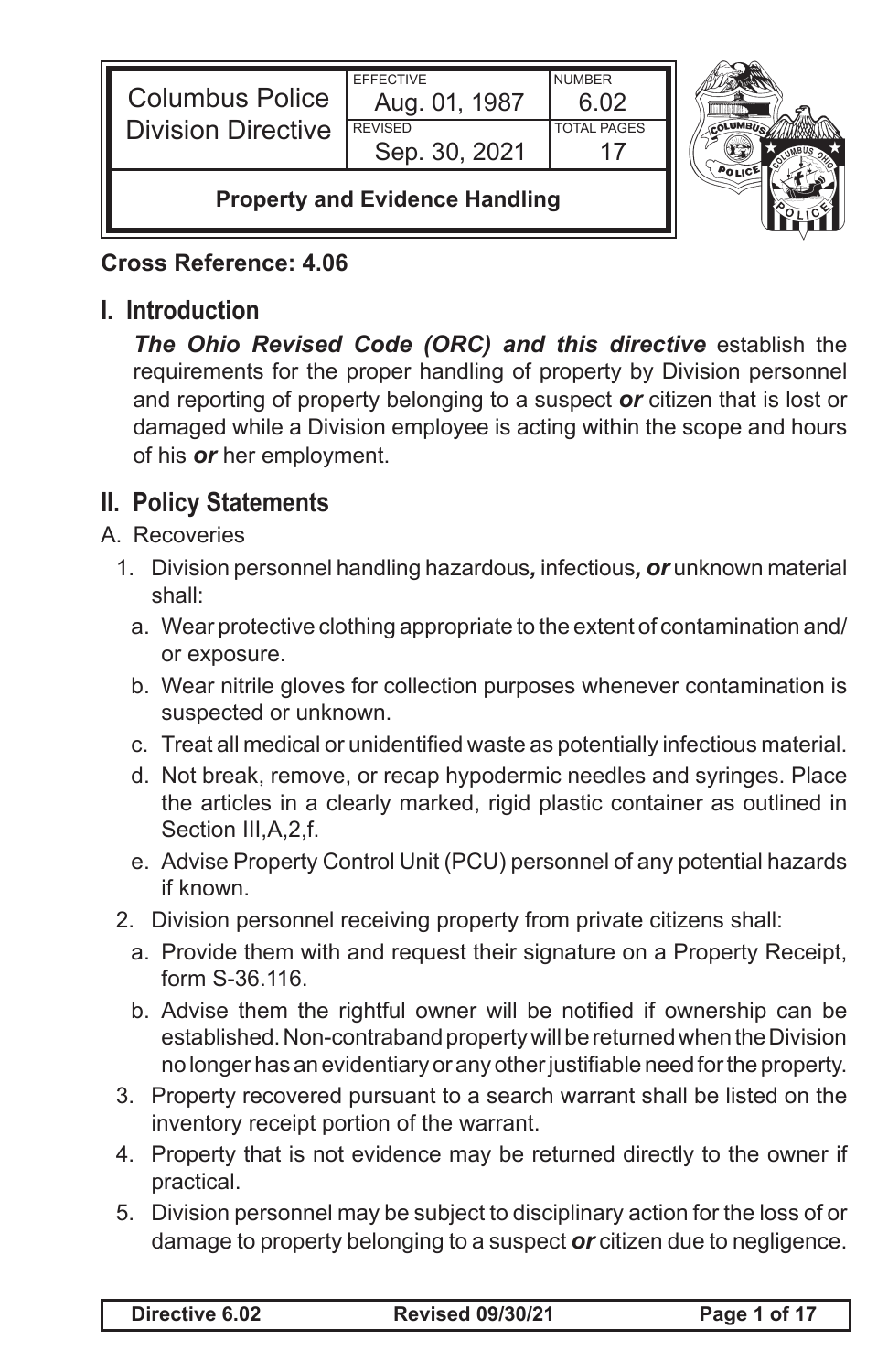- 6. Division personnel shall wear gloves when handling evidence to be submitted to the Forensic Services Bureau ("Crime Laboratory") for analysis.
- B. Submitting Property
	- 1. Property Clerks shall only accept property submitted within established Division guidelines.
	- 2. Division personnel shall submit property to the PCU in person unless otherwise indicated in this directive.
	- 3. Property shall not be submitted to the PCU by officers from foreign jurisdictions or private citizens. During field training periods, probationary officers shall submit property using their field training officer's information.
	- 4. Property being held as evidence shall be handled by as few Division personnel as possible, thereby keeping the chain of custody to a minimum.
	- 5. All property shall be submitted to the PCU unless otherwise indicated in this directive.
	- 6. Division personnel shall not submit motor vehicles, motorized bicycles, boats, trailers, construction equipment on wheels, and all other licensed vehicles to the PCU. These items shall be impounded and taken to the Police Impound Lot.
	- 7. Explosive Devices and Flammable Materials
		- a. Division personnel shall not transport or submit explosive devices or suspected explosive devices to the PCU. Division personnel shall contact the Division of Fire Bomb Squad for the handling of these items.
		- Note: Firecrackers are not considered hazardous explosives and may be submitted to the PCU unless there are large quantities.
		- b. Division personnel should not submit compressed gas cylinders or highly flammable materials to the PCU without prior approval. Division personnel should notify PCU personnel of their existence and transport the items directly to the Police Impound Lot for storage unless otherwise directed.
	- 8. A Property Clerk shall visually identify all property prior to acceptance at the PCU. Division personnel shall open all containers prior to submission.
	- 9. Division personnel shall not delay submitting property. All property shall be submitted before the end of the current tour of duty.
		- a. To avoid overtime, property held for safekeeping may be submitted by another Division employee. Both employees shall sign and keep a copy of the Property Receipt for property received from citizens. The property shall be submitted prior to the end of the submitting employee's tour of duty.
		- b. In exceptional circumstances, Crime Scene Search Unit (CSSU) personnel are permitted to utilize the CSSU evidence/storage lockers and freezers located in the CSSU laboratory as directed by the CSSU Standard Operating Procedures (SOP).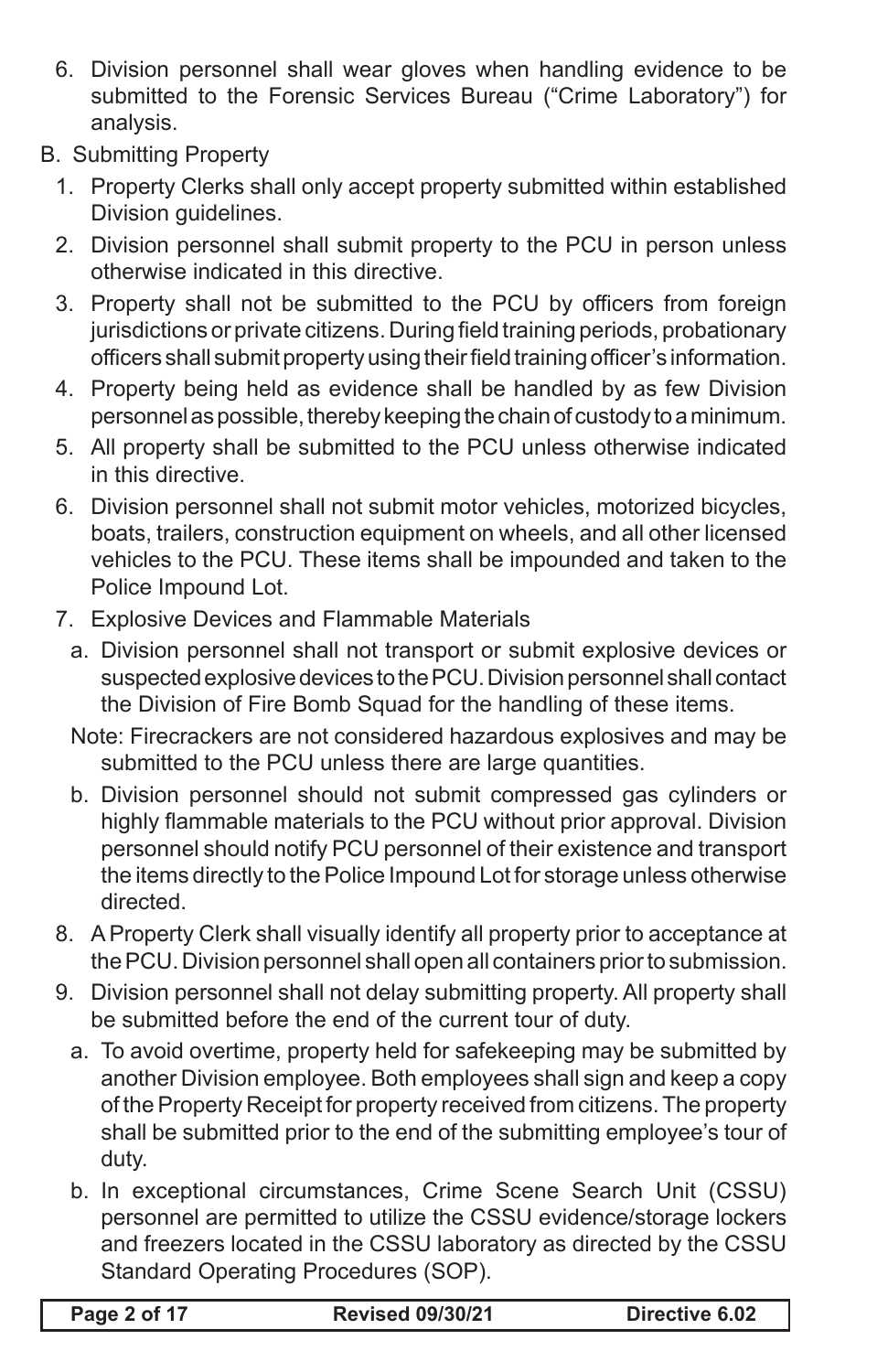- 10. Division personnel shall submit latent lift cards in the designated lockbox located in the "Police Only" area of the PCU.
- 11. Division personnel shall complete the appropriate Division form(s) in the electronic reporting system. If the system is unavailable, complete the equivalent paper version(s) as *instructed* by PCU personnel and outlined in this directive.
- C. Removal of Property
	- 1. Any personnel removing property from the PCU shall be responsible for that property.
	- 2. Property held as evidence may only be removed under the following conditions:
		- a. Division personnel may remove evidence for court by presenting a subpoena or at the request of a prosecutor.
		- b. Crime Laboratory and Digital Forensics Unit personnel may remove evidence for the purpose of examination, analysis, or comparison.
		- c. Photography Unit ("Photo Lab") personnel may remove evidence for the purpose of photographic documentation.
		- d. Internal Affairs Bureau sworn personnel may remove evidence with a Property/Evidence Transfer, form A-32.105, when necessary during the course of an internal investigation.
		- *e. Task Force Officers may permanently remove evidence with a Property/Evidence Transfer form when necessary for state or federal prosecution of a case.*
		- *(1) Property transferred to a state or federal agency shall not be returned to the PCU.*
		- *(2) The state orfederal agency will maintain custody and control of the evidence and shall be responsible for the final dispostion of the evidence.*
		- *f.* When necessary for training or investigative purposes, sworn or Crime Laboratory personnel may remove firearms and/or controlled substances after any required testing is completed and the property/evidence is no longer needed for trial and/or subject to appeal.
			- (1) Under these circumstances, personnel shall complete a Property/ Evidence Transfer form and obtain written authorization from a bureau commander/manager or higher within their chain of command.
			- (2) When an item no longer has evidentiary value, it shall not be removed for training purposes if it is to be returned to the rightful owner.
			- (3) Controlled substances shall be weighed prior to removal.
			- (4) Upon return, the controlled substances shall be submitted to the Crime Laboratory for retesting by the PCU Sergeant.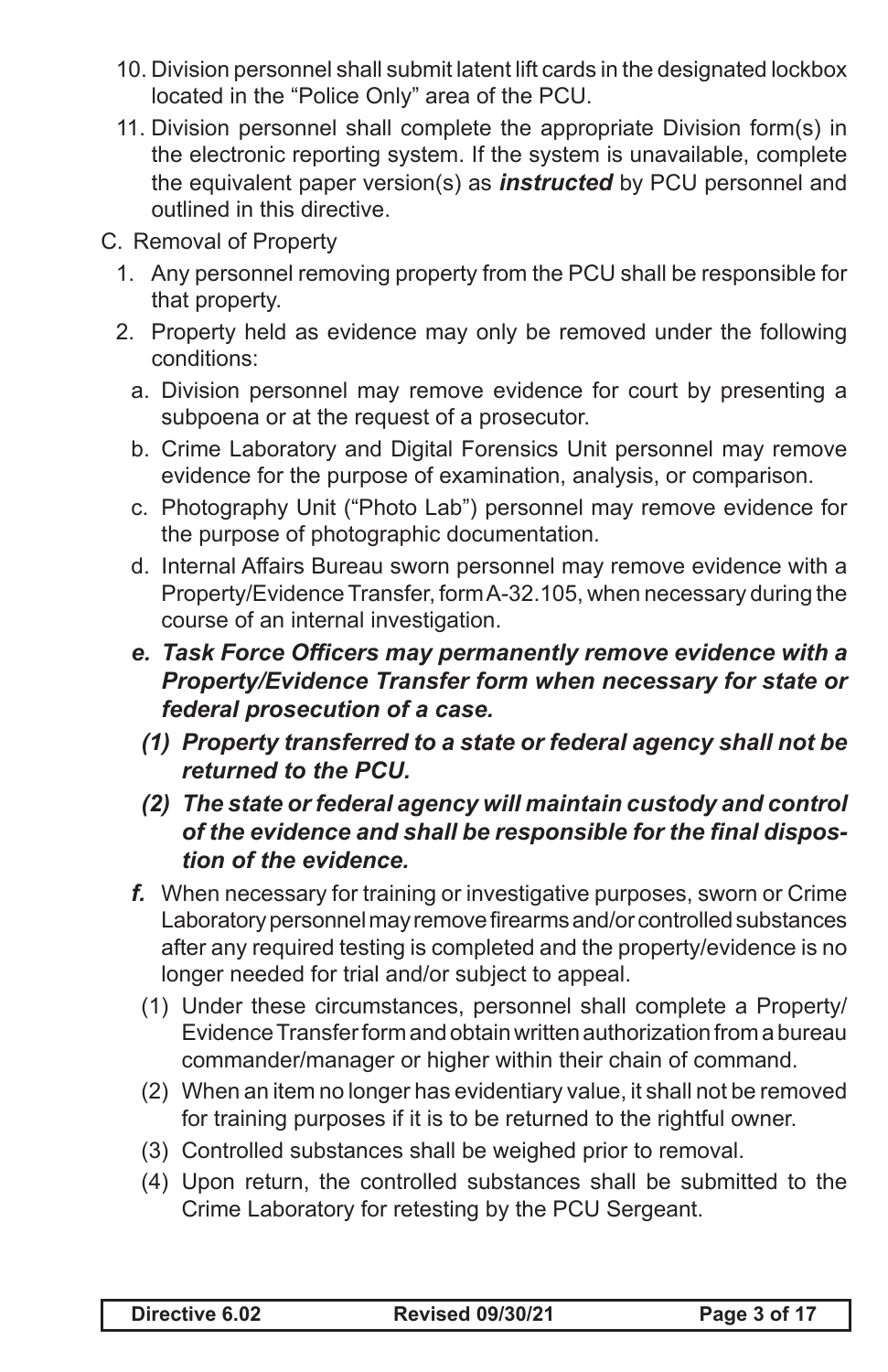- (5) Any deviation in the weight and/or content of a controlled substance shall require a written explanation by the removing employee.
- (6) Firearms removed by Crime Laboratory personnel may become a permanent part of the Crime Laboratory Firearms Reference Collection in accordance with internal laboratory procedures.
- *g.* In all other instances, sworn personnel may remove evidence with a Property/Evidence Transfer form signed by a supervisor within their chain of command.
	- (1) If there is no chain of command supervisor available, authorization may be obtained from any Division supervisor.
	- (2) If the property is currency in the amount of \$1,000 or more, authorization shall be obtained from a lieutenant or higher.
	- (3) When it is necessary, or anticipated to be necessary, to keep the property out for more than 28 days, a lieutenant or higher shall provide an explanation in the electronic reporting system. Each 28 day extension of time shall require a new explanation in the electronic reporting system from a lieutenant or higher. Any property kept beyond 56 days will require an explanation in the electronic reporting system by a bureau commander/manager.
- D. Firearms and Ballistic Evidence
	- 1. All firearms submitted to the PCU shall be considered evidence unless a firearm is submitted for safekeeping where the owner is known.
	- **2.** A request for NIBIN entry shall be completed for all firearms (excluding revolvers and single-shot weapons) and spent casings submitted as evidence.
	- **3.** The appropriate electronic report shall be completed for all firearms submitted to the PCU. This includes firearms held for evidence or safekeeping.
	- *4.* Firearms shall only be released to the owner when the owner is legally permitted to possess the firearm, and:
		- a. The firearm is not needed as evidence in an investigation/court case*;*  or
		- b. A court order for the release of the firearm is presented to the Division*;*  or
		- c. There is no further legal basis for retention of the weapon.
	- **5.** Division personnel shall not dispose of any firearm/ballistic evidence that has a pending NIBIN lab request, a successful NIBIN hit, or is evidence in an ongoing investigation/court case.
	- *6.* Sworn personnel shall contact the Records Section *and request a check of the serial number to verify whether the firearm is reported stolen.*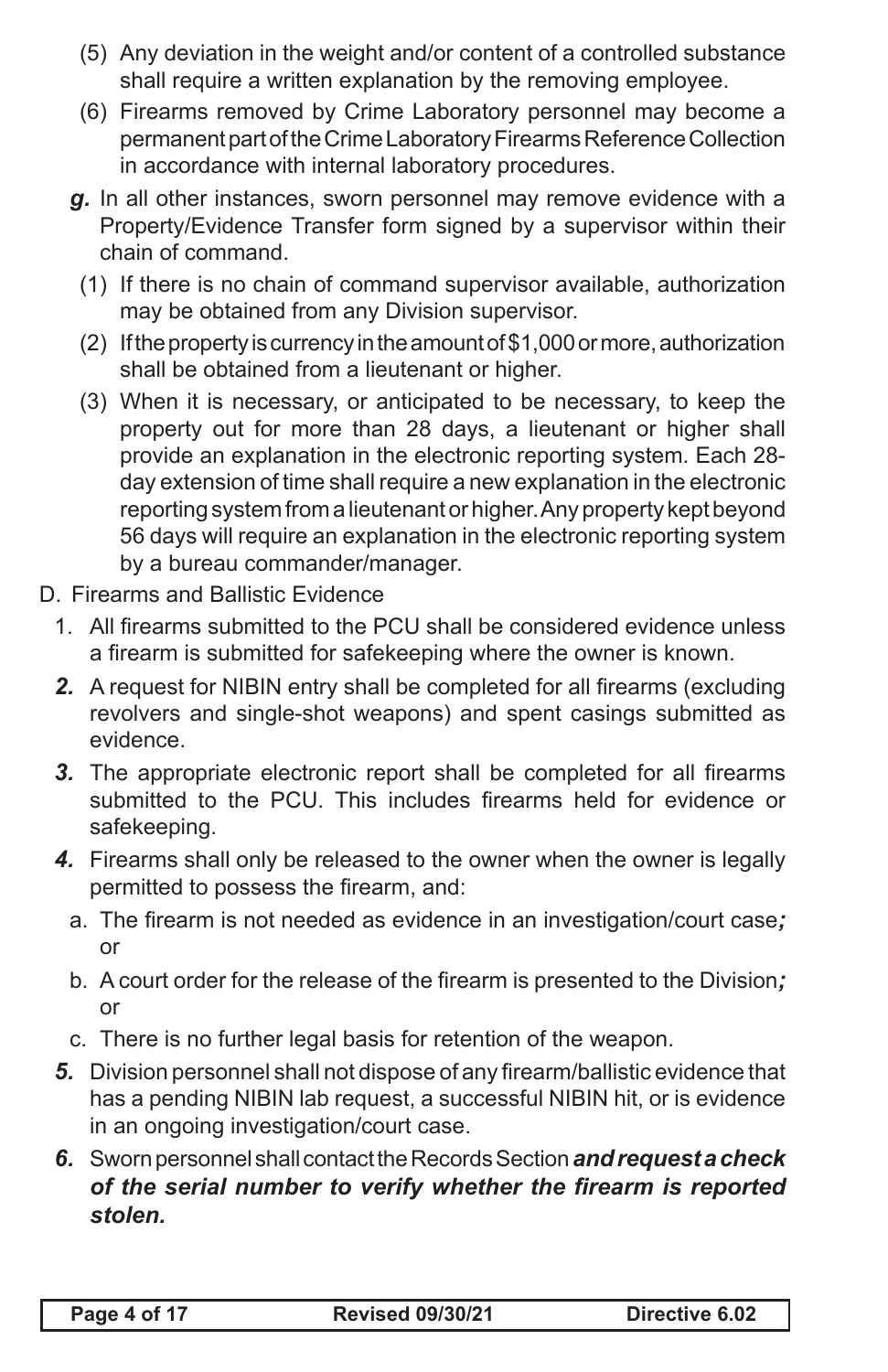- a. If the firearm is reported *as* stolen through the Division's *electronic* reporting system, the recovering officer *shall complete the recovery report.*
- b. *If the firearm is reported as stolen by another agency*, Records Section *personnel* will send a LEADS hit confirmation inquiry to *the originating* agenc*y when the firearm's location is known*.
- *7.* Firearms submitted for safekeeping when an owner is known shall not be test-fired without a search warrant or consent from the owner.
- E. Police Auctions
	- 1. Division personnel may purchase unclaimed property at public police auctions subject to the following restrictions:
		- a. Division personnel who are directly involved with the sale of items shall not participate in an auction.
		- b. Division personnel who are on duty or in uniform shall not participate in an auction.
	- 2. Division personnel participating in an auction shall follow the same procedures observed by the general public.
- F. Division personnel receiving unauthorized gifts, gratuities, loans, fees, or rewards shall submit them to the PCU and shall forward a letter of explanation to the Public Accountability Subdivision Deputy Chief, who shall determine the item's appropriate disposition.
- G. Photos/Videos/Audio Recordings
	- 1. Storage
		- a. Division personnel shall submit all photos or videos of evidentiary or historical/archival value, or those related to an administrative investigation, to the Photo Lab to be archived in a secure location. This does not apply to photos or videos involving domestic violence offenses processed by Patrol personnel or video footage from a Body-Worn Camera, Cruiser Video System, or related device.
		- Note: Refer to the "Domestic Violence" directive for information regarding domestic violence photos and videos.
		- b. Division personnel shall not store photos, videos, or audio recordings of evidentiary value, or those related to an administrative investigation, on a hard drive or in a network file outside of the Division.
	- 2. Authorized Use
		- a. Division personnel shall not share, distribute, or post evidentiary photos, videos, or audio recordings, or any photos related to an administrative investigation, by any electronic means including, but not limited to, email, text or instant messaging, or any social media source, unless it is necessary for the investigation or is otherwise approved by the Chief of Police or a designee.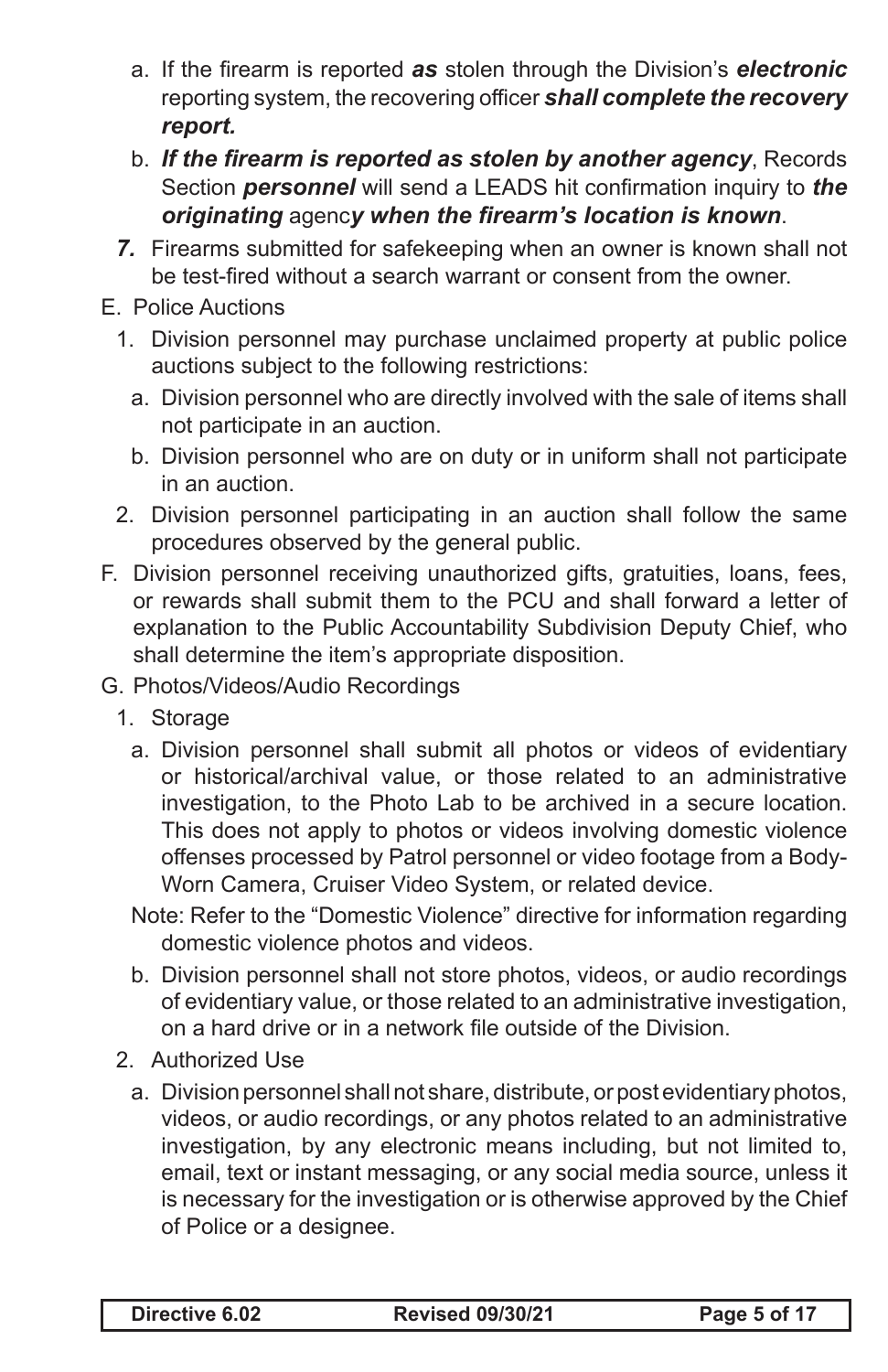- b. Division personnel shall not share, distribute, or post historical/archival photos by any electronic means including, but not limited to, email, text or instant messaging, or any social media source, unless it is approved by a Division supervisor.
- c. Division personnel shall not take photos inside private homes or businesses for historical/archival purposes without the consent of the property owner.
- 3. Division personnel should not take or store evidentiary photos, videos, or audio recordings on a personally owned electronic device, except in exigent circumstances. The use of a personally owned electronic device for these purposes may subject the device and all its contents to collection as evidence.

# **III. Procedures**

- A. Personnel Submitting Property to the PCU
	- 1. Complete an electronic Property Sheet Record and provide the Property Clerk with the record number (or incident number if no record was generated). If the electronic reporting system is unavailable, complete a paper Evidence and Property Inventory, form A-32.114.
		- a. Do not create multiple records for the same property. Submit a PoliceNET help ticket if a duplicate record was created.
		- b. Make a reasonable effort to identify the owner and owner's address.
	- 2. Follow the procedures stated for each situation listed below.
		- a. Cash
			- (1) Count all cash using an electronic money counter in the presence of PCU personnel. Wear gloves and do not use an electronic money counter if the cash requires latent print development or DNA analysis.
			- (2) Seal all cash totaling \$50 or more in a tamper-proof envelope available at the PCU.
			- (3) List the amount on the outside of the envelope.
			- Note: Personnel should only submit cash as "Evidence" when there is a nexus between the money and the crime. Otherwise, the money should remain with the person or *be* submitted for "Safekeeping."
		- b. Property for Laboratory Analysis
		- (1) Complete the appropriate fields on the electronic Property Sheet Record. If the electronic reporting system is unavailable, complete a paper Request for Laboratory Examination, form I-10.101, as follows:
			- (a) For each piece of evidence to be tested, include a description of the evidence and the type of analysis requested.
			- (b) Include the incident number and property number in the spaces provided.
			- (c) When requesting DNA analysis, include a case scenario detailing how the evidence relates to the case.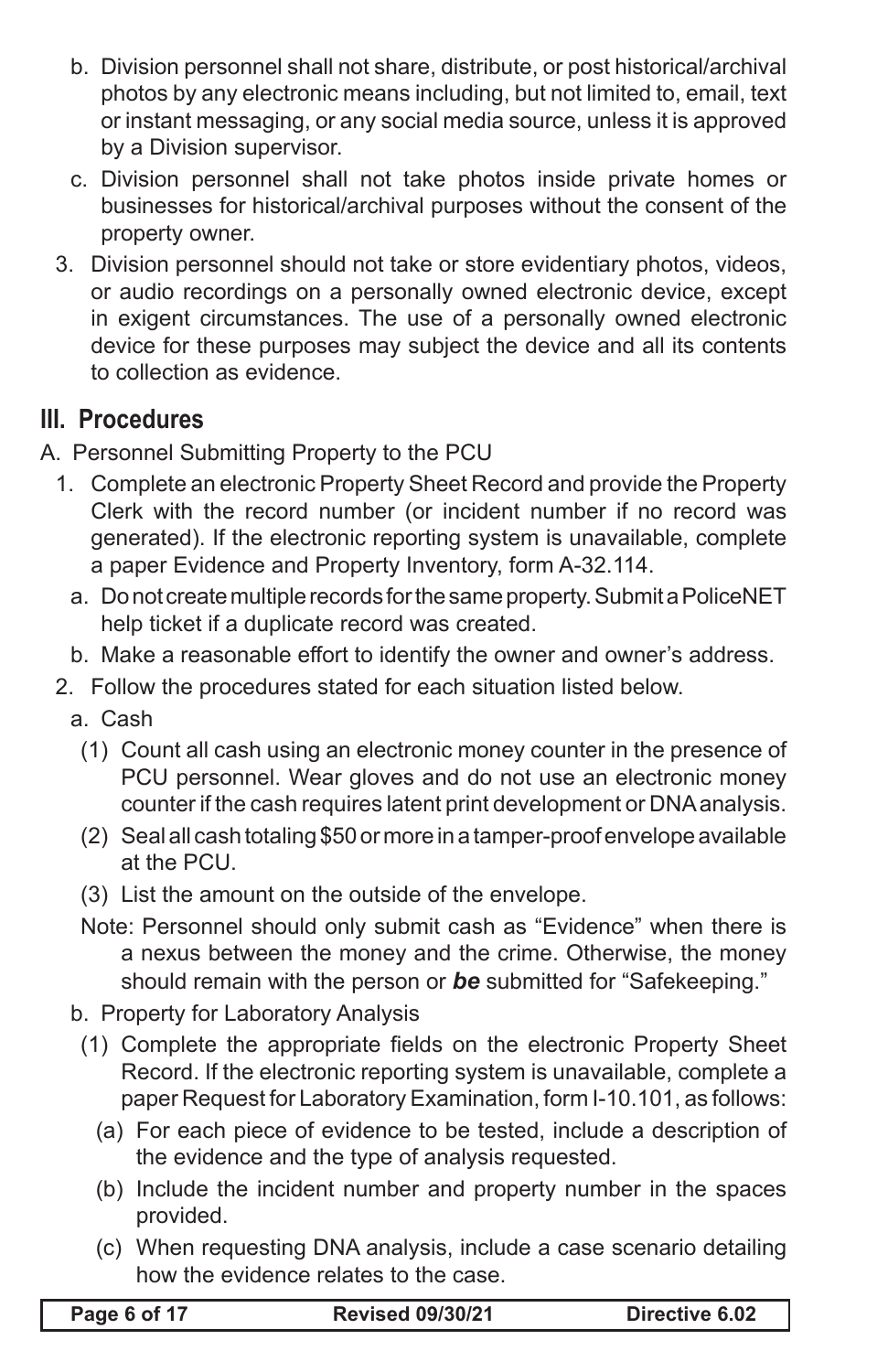- (2) Complete the appropriate form for any laboratory examinations completed by an outside agency.
- (3) Seal the property and write the date and your initials over the seal. If a paper form is completed, attach a Chain of Custody, form A-32.113.
- c. Notify a supervisor upon finding or recovering cash, negotiable checks or bonds, precious metals, gems, or jewelry with a value in excess of \$500. If in doubt about the value, presume that it is over \$500.
- Note:Asupervisor need not be notified when a prisoner is transported with his or her property to the county jail, in which case the property will be inventoried and verified by sheriff's deputies.
- d. Suspected Drugs
- (1) Patrol Felony Drug Incidents
	- (a) If the evidence was recovered out of a patrol-related incident and the suspected drugs amount to a felony offense:
		- i) Notify the Gun Crimes Unit (GCU); or
		- ii) Notify the Drug Crimes Bureau when the suspected drugs amount to an F1 or F2 offense.
- (2) List all drugs by type with a general physical description (for example, "white powder"), seal them in the appropriate container supplied by PCU personnel, and record the gross weight of the drugs and container.
- (3) List your name and badge number, or the assigned detective if applicable, in the "Responsible Officer" field on the electronic Property Sheet Record. If the electronic reporting system is unavailable, include this information on the paper Evidence and Property Inventory and Request for Laboratory Examination forms.
- Note: For felony drug cases, the assigned detective will complete the Request for Laboratory Examination as appropriate and submit the case electronically to the court.
- (4) If an arrest was made, complete the required electronic report and Arrest Information, form U-10.100. Ensure the report number is listed on the electronic Property Sheet Record.
- (5) Email the Crime Laboratory's Drug Identification Section at crimelabdrug@columbuspolice.org if a Request for Laboratory Examination is completed after the evidence was submitted to the PCU.
- (6) Do not request the Crime Laboratory to analyze suspected marijuana and cannabis-related evidence.
	- (a) Ensure that misdemeanor amounts of suspected marijuana are documented for destruction in the electronic reporting system.
	- (b) Notify your chain of command when recovering felony amounts of suspected marijuana to determine whether the evidence should be analyzed by an outside laboratory.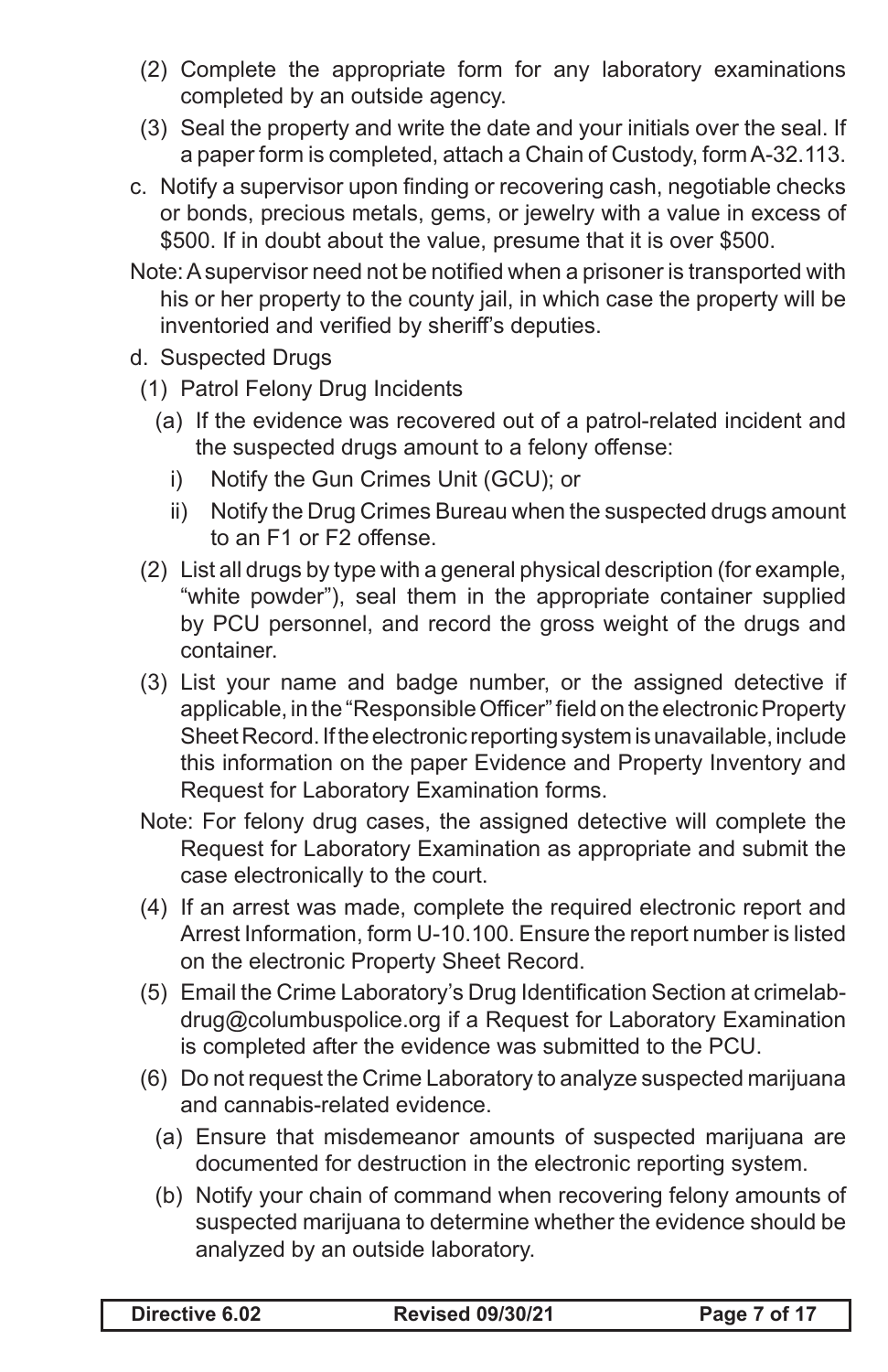- e. Firearms/Ammunition
	- (1) Either tag or identify the firearm by serial number. Do not engrave the firearm.
	- (2) Complete the additional firearm information on the electronicProperty Sheet Record for all firearms turned into the PCU except for Divisionowned firearms. If the electronic reporting system is unavailable, complete a paper Recovered Firearm, form I-10.112.
	- (3) Complete the appropriate fields on the electronic Property Sheet Record to initiate a NIBIN entry, except for Division-owned firearms or firearms submitted for safekeeping when an owner is known, unless instructed otherwise by the investigating detective. If the electronic reporting system is unavailable, complete a paper Request for Laboratory Examination.
	- (4) Clearly note on all submitted electronic and/or paper documentation if the firearm is stolen and advise PCU personnel.
	- (5) Submit the gold copy of the completed Central Ohio Trauma System Ordnance Chain of Custody form, if applicable, when receiving a firearm from medical or EMS personnel.
- f. Hazardous Material
	- (1) Dispose of recovered needles and syringes in the rigid plastic container available in the cruiser or at the PCU, provided that the following conditions apply:
		- (a) The articles are not part of a crime scene.
		- (b) The articles cannot reasonably be assumed to be evidence of a crime and do not visibly contain any controlled substance beyond trace amounts.
		- (c) No criminal charges surrounding the articles are anticipated.
		- (d) The finder, if any, requested the articles be disposed.
		- (e) Division of Fire personnel are unavailable to dispose of the articles.
	- (2) Submit full cruiser storage containers to a Division of Fire station. Obtain replacement containers from the on-duty Headquarters Operations Section supervisor.
	- (3) If needed for evidence, place recovered needles and syringes in a rigid plastic tube and clearly mark the tube. Submit the tube(s) to the PCU.
- g. Property for Digital Forensics Analysis
	- (1) Prior to collecting digital evidence, attempt to determine if perishable evidence exists, such as unsaved open files on an electronic device.
	- (2) Contact the appropriate investigative bureau to coordinate the collection of digital evidence from an electronic device.

#### Note: *When collecting digital video recorder (DVR) video as evidence, it is recommended that the video be exported to*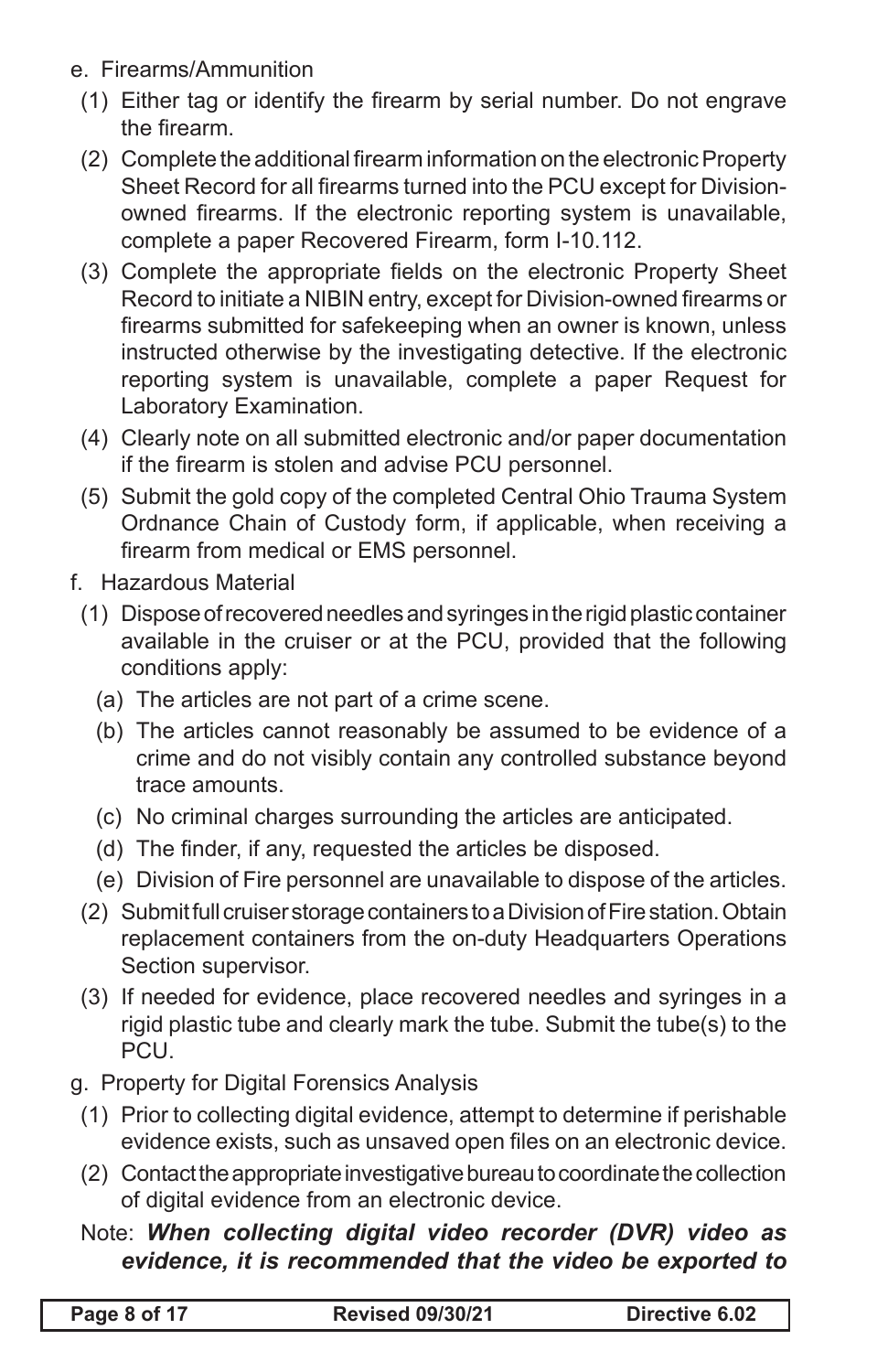*external media in a raw uncompressed format.* The Digital Forensics Unit will provide further assistance as needed to avoid activating encryption and to ensure that the digital evidence is properly collected.

- (3) Complete the appropriate fields on the electronic Property Sheet Record. If the electronic reporting system is unavailable, complete a paper Evidence and Property Inventory form.
- (4) Complete the appropriate fields on the Digital Forensic Evidence Request, form I-10.122, for each device that requires analysis.
	- (a) Complete as many fields as possible to assist with decryption, identification, and forensic analysis and reporting.
	- (b) Complete any required documentation for digital forensic examinations performed by a foreign agency.
- (5) Attach the completed Digital Forensic Evidence Request to the incident report in the electronic reporting system.
- (6) Forward copies of the completed Digital Forensic Evidence Request and Property Sheet Record, or the equivalent paper form if applicable, to the lead investigator and to the Digital Forensics Unit by email at DigitalForensicsUnit@columbuspolice.org.
- h. Property for DNA Analysis
	- (1) Refer to the "Evidence Collection" Training Supplement for additional information about handling DNA evidence and submitting it to the PCU for Crime Laboratory analysis.
- B. Personnel Submitting Latent Lift Cards
	- 1. Complete a paper Request for Laboratory Examination. Include suspect information if available.
	- 2. Complete the Evidence/Property Chain of Custody Envelope, form A-32.113A.
	- 3. Place the completed Request for Laboratory Examination and latent lift cards in the Evidence/Property Chain of Custody Envelope and seal it with evidence tape. Write your initials and the date on the seal.
	- 4. Place the sealed envelope in the designated lockbox located in the "Police Only" area of the PCU. Do not submit latent lift cards in any other manner.
	- 5. Record the submission of latent prints in the electronic reporting system as outlined in the Field Report Manual and on any other applicable documentation (for example, the CAD and Arrest Information form).
- C. Personnel Submitting Property to the Photo Lab
	- 1. Digital Media Cards (Cameras)
		- a. Upload and/or submit photographic print evidence to the Photo Lab for processing.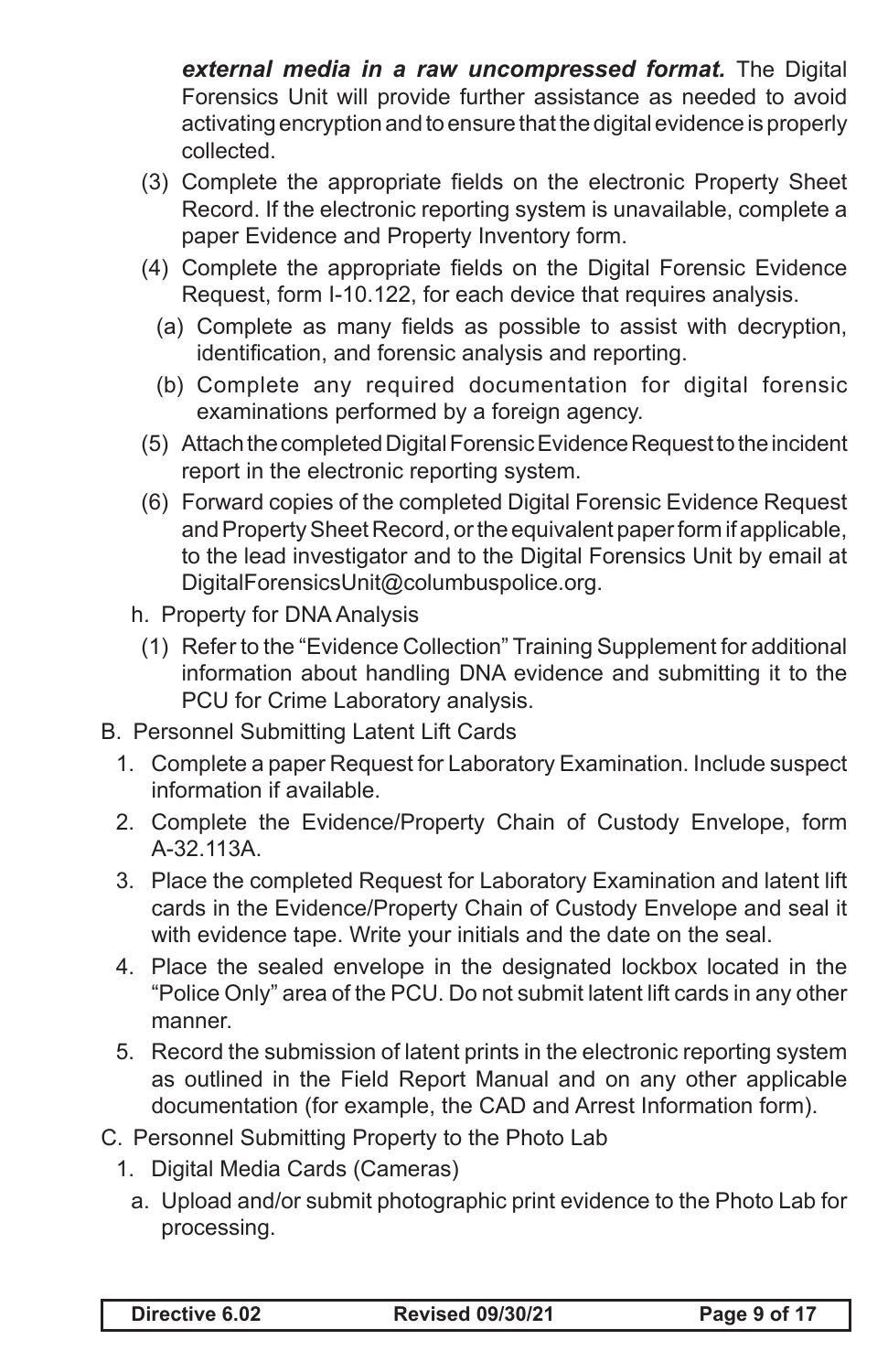- b. Personnel uploading evidentiary or historical/archival images, excluding those involving domestic violence incidents processed by Patrol personnel:
	- (1) Navigate to the U:\ drive from a Division computer equipped with an available digital media card reader.
	- (2) Create a folder and name it with the incident number.
	- (3) Upload the photos from the digital media card to this folder.
	- (4) Complete the electronic Photo Lab Work Order, form S-34.100, that is in the unit folder.
	- (5) Save the Photo Lab Work Order in the folder with the photos.
	- (6) Name the Photo Lab Work Order with the incident number.
	- (7) Verify that the photos have copied to the new folder.
	- Note: Proof sheets will be returned through inter-departmental mail. The number of proof sheets and compact discs (CDs) will be distributed according to the Photo Lab SOP. Any deviation from this shall be approved by the Photo Lab Manager.
- c. Supervisors uploading images for an administrative investigation:
	- (1) If no proof sheet or CD is needed, check the box at the top of the Photo Lab Work Order, indicating the photos are for an administrative investigation.
	- (2) Make a duplicate copy of the entire folder (including its contents) that was created in Section III,C,1,b.
	- Note: The original folder will remain on the U:\ drive and maintained indefinitely by the Photo Lab.
	- (3) Within the U:\ drive, access the Patrol Administrative Photographs folder.
	- (4) Navigate to the folder with your name; if none exists, create a folder.
	- (5) Paste the duplicate copy into the folder with your name.
- d. Person/Entity responsible for final review of the administrative investigation as established in the applicable Directive or section of the Supervisor's Manual:
	- (1) After the administrative investigation has been through the chain of command, and the administrative investigation folder images are no longer needed, notify Photo Lab personnel to delete the duplicate photograph folder (created in Section III,C,1,c) from the corresponding administrative investigation folder on the U:\ drive.
	- (2) The final reviewing person/entity may direct their office staff, if applicable, to notify Photo Lab personnel to delete the duplicate photograph folder.
	- Note: Supervisors should periodically review their Administrative Photographs folder for photographs that may no longer be needed.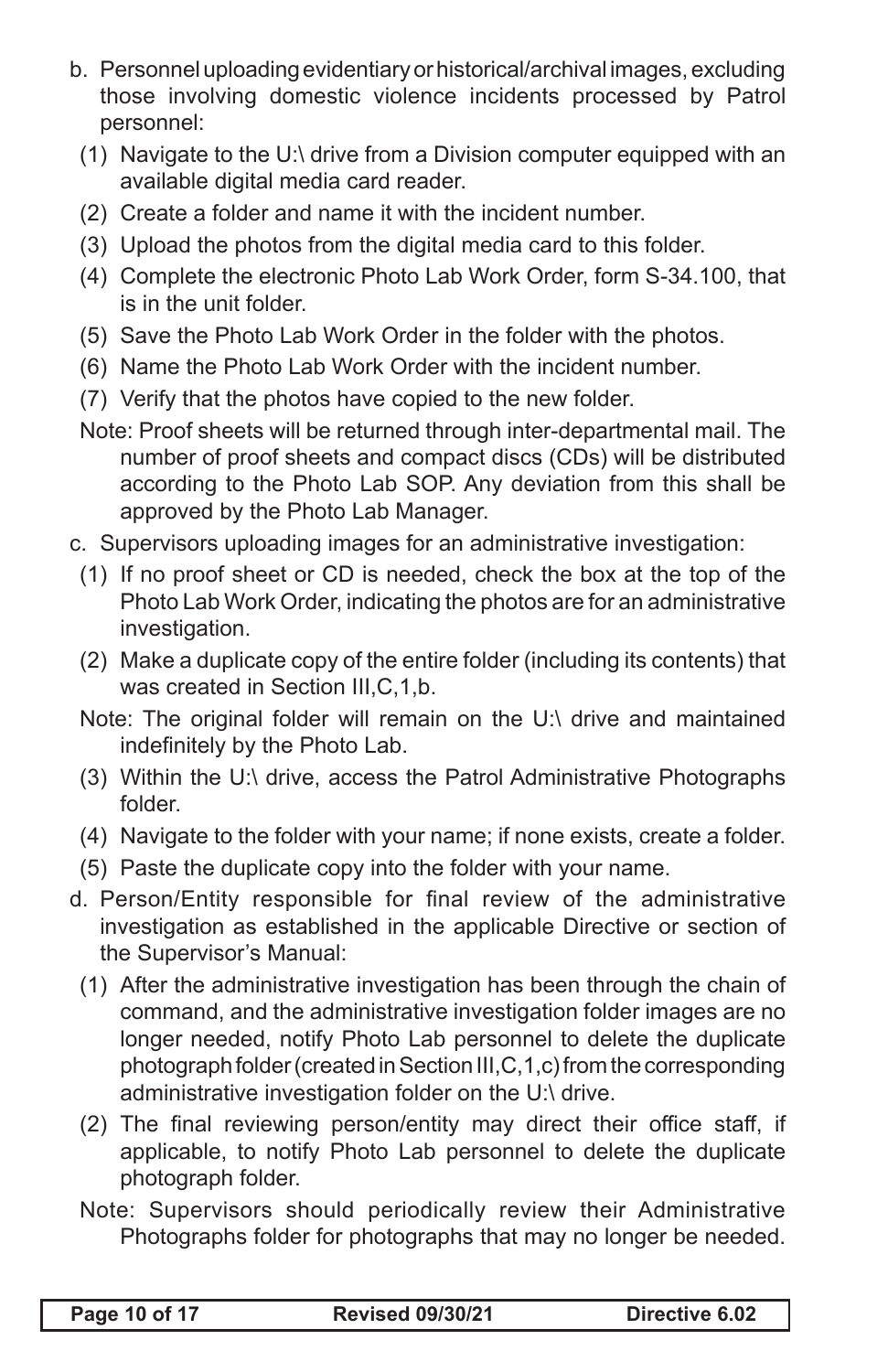If unsure about the necessity for maintaining the copies, send an inquiry through your chain of command to the final reviewing person/ entity for clarification.

- e. Personnel submitting digital media cards through inter*office* mail:
	- (1) Complete a Photo Card, form I-10.104.
- (2) Place and seal the digital media card and the Photo Card in an evidence bag and forward it through inter*office* mail or bring it to the Photo Lab for processing.

Note: Proof sheets will be returned through inter*office* mail.

- f. Personnel submitting archival/historical photographs via email:
	- (1) Email photo(s) to DivisionPhotos@columbuspolice.org and include the following information in the body of the email:
		- (a) Incident Number (if applicable),
		- (b) A brief description of the type of event,
		- (c) The submitting employee's name and P*number,* and
		- (d) A list of any covert personnel appearing in the photo(s).
- 2. Photo Lab Personnel Processing Digital Media
	- a. Archive all images from the upload drive or digital media card in the original, unaltered format to the image database.
	- b. Return through inter*office* mail any digital media cards that are submitted and include the proof sheet.
- 3. Personnel Submitting Video Evidence to the Photo Lab
	- a. Contact *Evidence Technicians* for assistance if unable to retrieve the video evidence or there are questions concerning the video evidence.
	- b. Complete the Forensic Video Processing Request, form I-20.128.
	- c. Attach a Chain of Custody form or complete the chain of custody section of the Video Processing Request.
	- d. Submit the video evidence and Video Processing Request to the Photo Lab.
	- e. Forensic Video Analysis Personnel
		- (1) Examine/Analyze video for working images.
		- (2) *Return completed video to appropriate submitting or investigative employee through interoffice mail.*
		- (3) In the event of a problem with the video evidence, contact the person from the business listed on the Video Processing Request form.
- 4. Digital Video Media from Special Events
	- a. Upon completion of the special event, digital video must be submitted to the Photo Lab.
	- b. While completing the Photo Lab Work Order, ensure the following is also listed on the form:
		- (1) Requested by: the requesting event supervisor.

| <b>Revised 09/30/21</b><br>Directive 6.02 | Page 11 of 17 |
|-------------------------------------------|---------------|
|-------------------------------------------|---------------|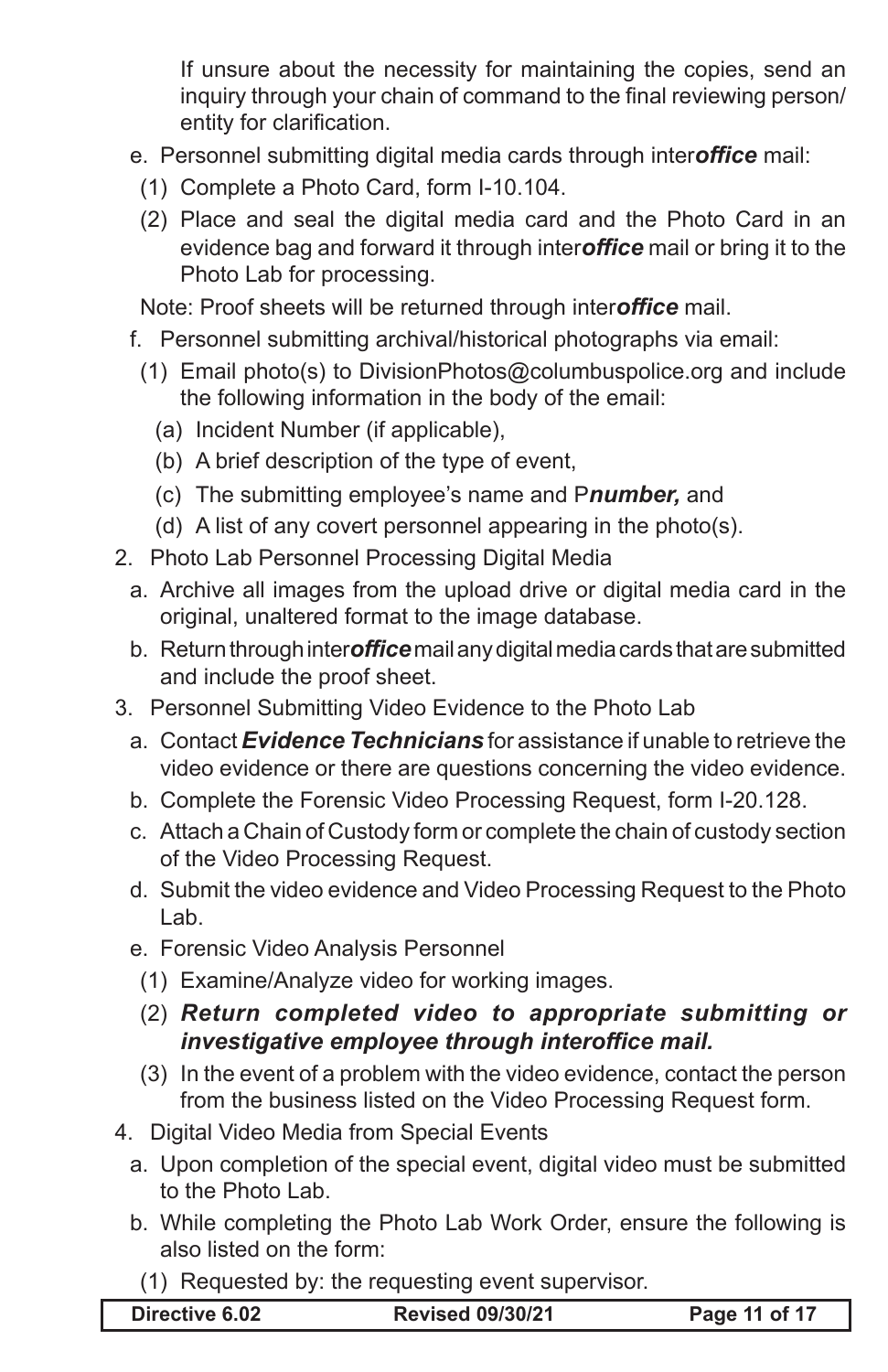- (2) Offense Type: "Evidence."
- (3) Location/Address: the name of the event and the location the recording was made.
- c. Forward a copy of the Photo Lab Work Order to the requesting supervisor so he or she is aware of the video record.
- D. Personnel Recovering a Bicycle
	- 1. Contact the Records Unit to determine if a theft report is on file.
	- 2. If the bicycle is reported stolen:
		- a. Advise the Records Unit of the recovery.
		- b. Attempt to contact the owner and arrange to return the bicycle.
	- 3. If the bicycle is not reported stolen, or if the owner cannot be contacted, transport the bicycle to the PCU and complete an electronic Property Sheet Record. If the electronic reporting system is unavailable, complete a paper Evidence and Property Inventory form.
- E. Removing Property from the PCU
	- 1. Personnel Removing Property
		- a. Complete a Property/Evidence Transfer form.
		- Note: Property transfers between the PCU and Crime Laboratory may be recorded electronically using the Division's chain of custody software.
			- (1) Keep one copy of this form with the property.
			- (2) Have the person to whom the property is transferred sign the form and list his or her agency. If a signature cannot be obtained, return the property to the PCU.
		- b. If property is removed for court, return the property or, if the prosecutor retains the evidence, the Property/Evidence Transfer form signed by the prosecutor to the PCU the same day.
		- c. If property that requires a supervisor's signature is removed, return the property or the Property/Evidence Transfer form to the PCU within 28 days unless authorized for a longer time period by a lieutenant or higher as outlined in Section II,C,2,*g*,(3). Indicate any estimated additional length of time in the "Notes" field of the electronic reporting system.
		- d. Return all property to the PCU before authorizing its release. Property shall only be released from the PCU.
	- *2. Task Force Officer Transfering Property to a State or Federal Agency*
		- *a. Complete a Property/Evidence Transfer form.*
			- *(1) Keep one copy of the form with the property.*
			- *(2) Complete the "Task Force Officer Transfer to" line by entering the state or federal agency name along with the state or federal case number and/or state or federal agency property number.*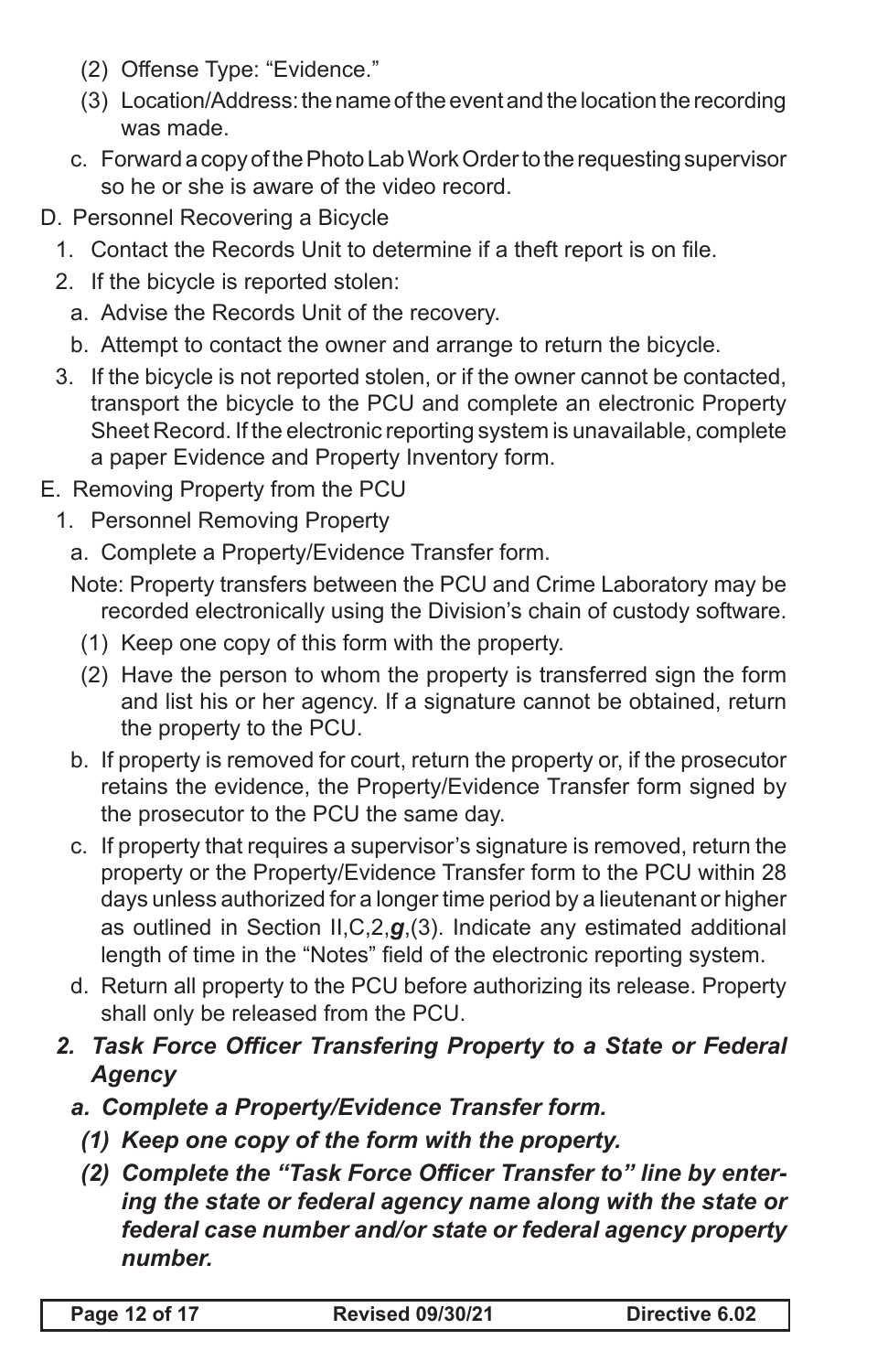- *(3) Obtain the signature of your Division supervisor in the "Authorized by" field on the form.*
- *(4) Sign in the "Officer's Signature" field and write your badge number and assignment in the appropriate fields.*
- *(5) Mark "No" in the "Will these items be returned to the Property Room" field.*
- *(6) Request the person accepting the property or evidence on behalf of the state or federal agency to sign the form in the "Transferred to" field and to complete the "Agency" field and the "Date" field on the same line. If a signature cannot be obtained, return the property or evidence to the PCU.*
- *(7) Check the box for "Permanent Transfer by TFO."*
- *(8) Ensure the completed form with all required information and signatures is returned to the PCU on the day of transfer.*
- *3.* PCU Personnel
	- *a. Document when property or evidence has been permanently transferred to a state or federal agency to prevent dispositions being sent to Division personnel.*
	- **b.** On a monthly basis, send an electronic Property Accountability Notice Report to the bureau commanders/managers indicating outstanding property checked out by personnel under their command.
- *4.* Bureau Commander/Manager

Review the electronic Property Accountability Notice Report*,* and within 14 days of initial receipt add information to the "Notes" field of the electronic report explaining why the property has not been returned or any other action taken.

- F. Property Disposition Form
	- 1. PCU Personnel
		- a. Ensure an electronic Property Disposition notification is forwarded to the assigned personnel every 180 days from the date the property was submitted, excluding firearms, property held for DNA*, and property held for a homicide.* If the electronic notification cannot be generated, forward a paper Property Disposition, form A-32.100.
		- b. For property submitted as DNA *or homicide* evidence, ensure an electronic Property Disposition notification is forwarded to the assigned personnel every five years. If the electronic notification cannot be generated, forward a paper Property Disposition form.
		- c. Upon receipt of the completed paper Property Disposition form or Property Disposition information in the electronic reporting system:
			- (1) In the case of a firearm, forward paper forms marked "Release to" to the GCU, which is the unit responsible for conducting a background check prior to its release.

| Directive 6.02 |  |
|----------------|--|
|----------------|--|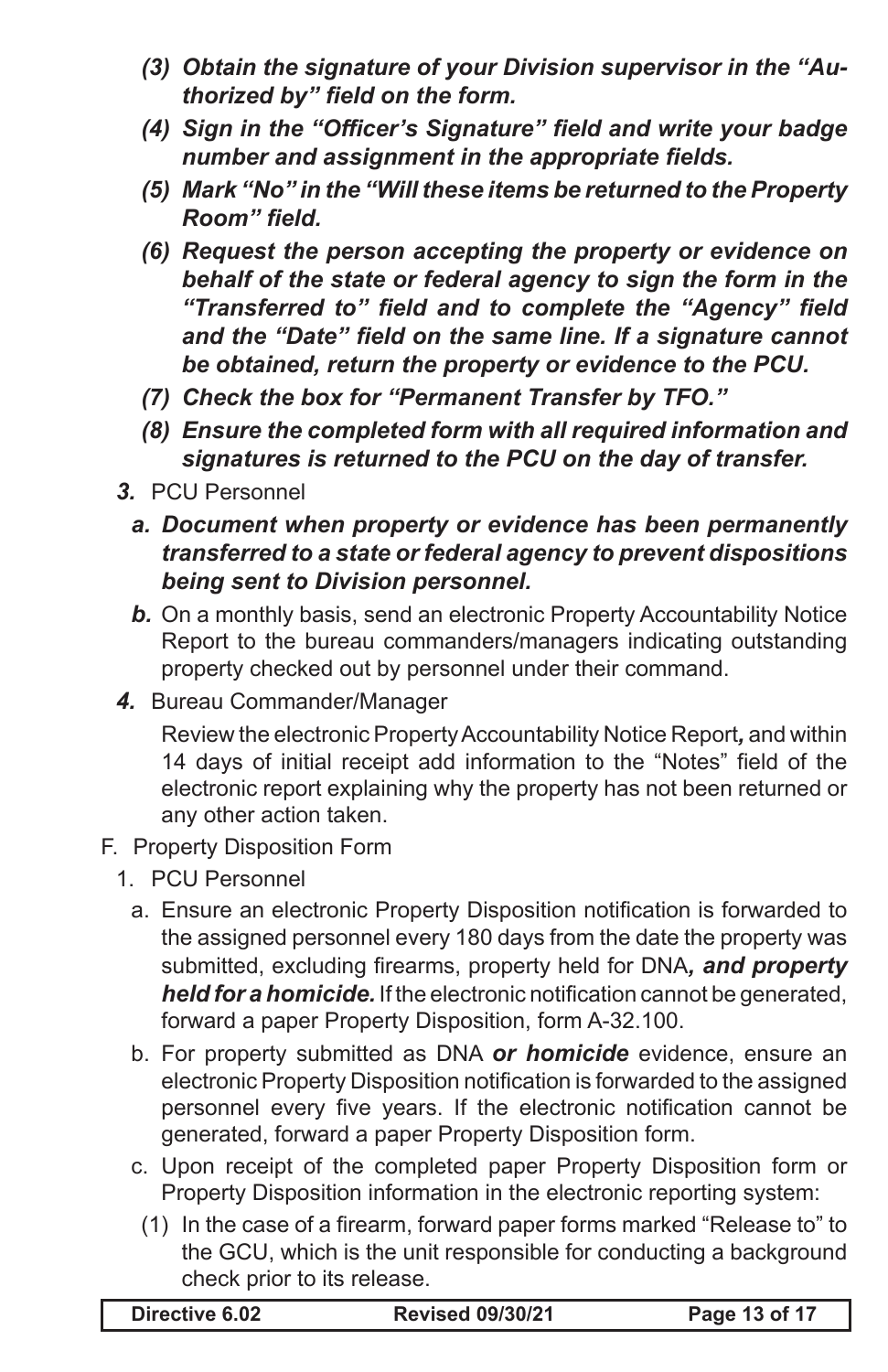- (2) Release property only after verifying the identity of the listed owner and upon his or her signature of receipt.
- (3) Release property to the prosecutor's office upon request and with the appropriate signed form.
- (4) If an owner cannot be located and/or property is unclaimed after 90 days, do one of the following:
	- (a) Upon request, release the property to the finder except if it is a firearm, contraband, or an electronic device containing personal information.

Note: Division personnel are prohibited from receiving recovered property.

- (b) Dispose of the property in accordance with the ORC and/or Columbus City Code (CCC).
- 2. Sworn Personnel
	- a. Verify the status of any court case(s) and/or investigations associated with the property.
	- Note: Ensure the Case Status in the electronic reporting system is "Closed" and not "Open" or "Inactive." A case listed as "Inactive" indicates it may be reopened when additional information or evidence is discovered.
	- b. Complete the appropriate Property Disposition fields on the electronic Property Sheet Record within 30 days of receipt. If the electronic reporting system is unavailable, complete a paper Property Disposition form and indicate one of the following dispositions:
		- (1) Release to: Release property no longer needed as evidence to the owner as appropriate. Note the name, address, date of birth, and social security number of the person to whom the property is being released, if known. For release of firearms, see Sections II,D and III,F,3 of this directive.
		- (2) Dispose of: The property is no longer needed for evidence and is either:
			- (a) Contraband, or
			- (b) Ownership cannot be determined after reasonable effort.

Note: For disposal of firearms, see Section III,F,3 of this directive.

- (3) Hold for Evidence: The property still has evidentiary value for an investigation, or the case is still pending in court. Include any court case number(s).
- (4) Permanent Hold DNA: Any evidence collected for DNA testing, which will be held and reviewed by the responsible detective every five years.
- (5) Send to County Prosecutor: When requesting evidence be forwarded to the *c*ounty *p*rosecutor's *o*ffice for review or trial. Include the court case number and defendant's name.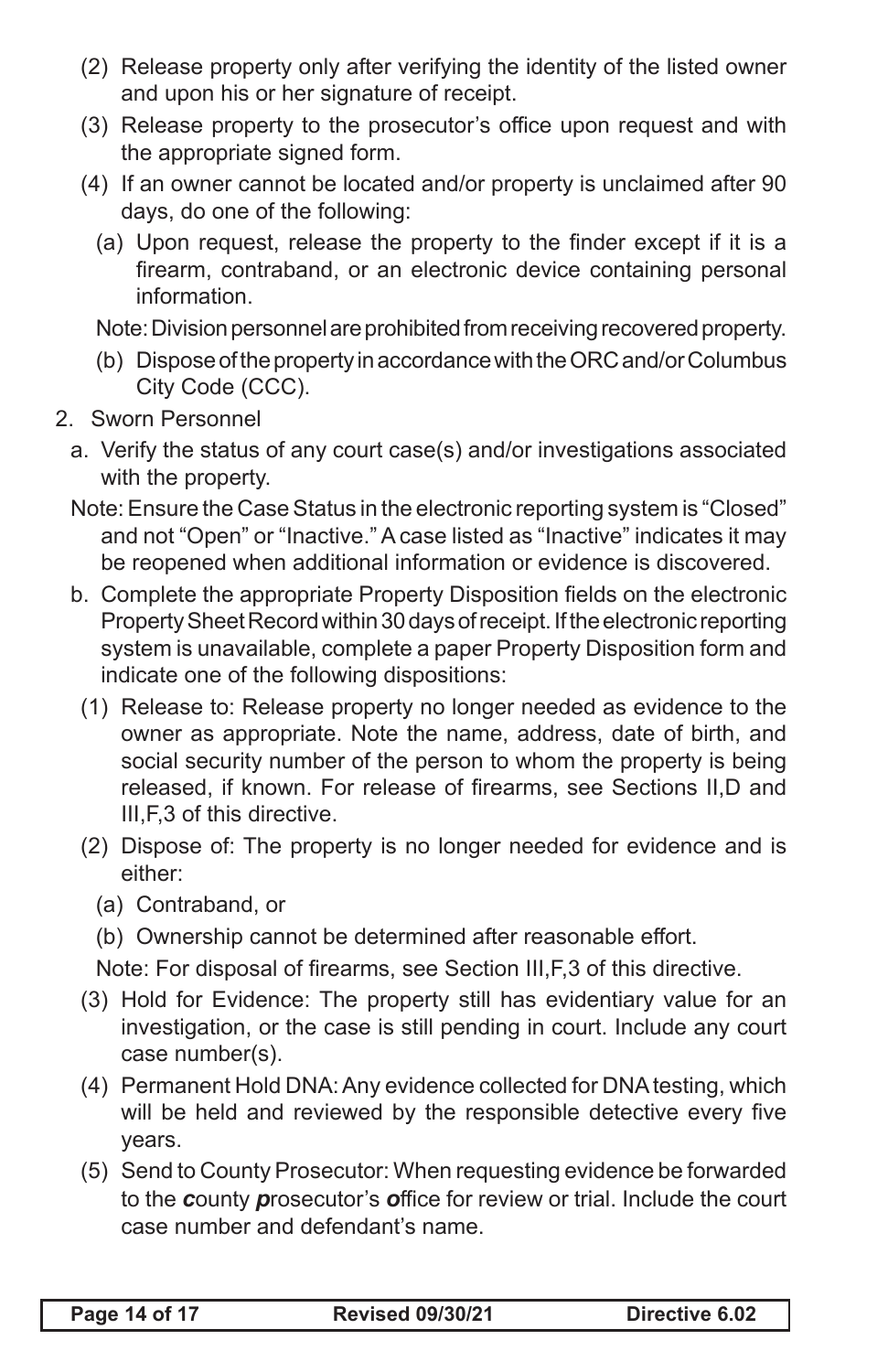(6) Ballistics hold for NIBIN hit: Any ballistic evidence having a NIBIN hit.

- Note: A NIBIN hit indicates the evidence may be associated with another investigation.
- *(7) Hold for Homicide: Any homicide evidence collected which will be held and reviewed by the responsible detective every five years.*
- 3. Releasing/Disposing/Holding of a Firearm/Ballistic Evidence
- Note: GCU personnel review all paper Property Dispositions for firearms. This process is intended to prevent the firearm from being released to a person who may be under a firearms disability, to verify that the firearm is not connected to another incident through NIBIN, and to verify there is no other reason to retain the firearm in the PCU. GCU personnel begin the background check when the paper Property Disposition is submitted to the PCU.
	- a. Sworn Personnel
		- (1) Verify the status of the owner, any court case(s), and/or investigations associated with the firearms/ballistic evidence.
		- (2) Complete a paper Property Disposition form that includes all the listed information.
		- (3) Mark "Release to" with the owner's information to release a firearm when:
			- (a) The owner may legally possess a firearm, and
			- (b) The firearm is not needed as evidence in a court case or investigation
		- (4) Mark "Dispose of" when:
			- (a) The firearm is not needed in a court case/investigation, and the owner may not legally possess a firearm or the owner is unknown.
			- (b) The ballistic evidence is not needed as evidence in a court case or investigation.
		- (5) Mark "Hold for Evidence" if needed as evidence in a court case or investigation.
		- (6) Forward to your immediate supervisor.
	- b. GCU Personnel
		- (1) Complete a criminal history check on the individual listed.
		- (2) Determine if a NIBIN examination has been completed or if there is a NIBIN hit.
		- (3) Mark the Property Disposition form accordingly.
		- (4) Return the completed Property Disposition form to the PCU for final disposition.
	- c. PCU Personnel
	- (1) Verify the Property Disposition form is complete and process accordingly.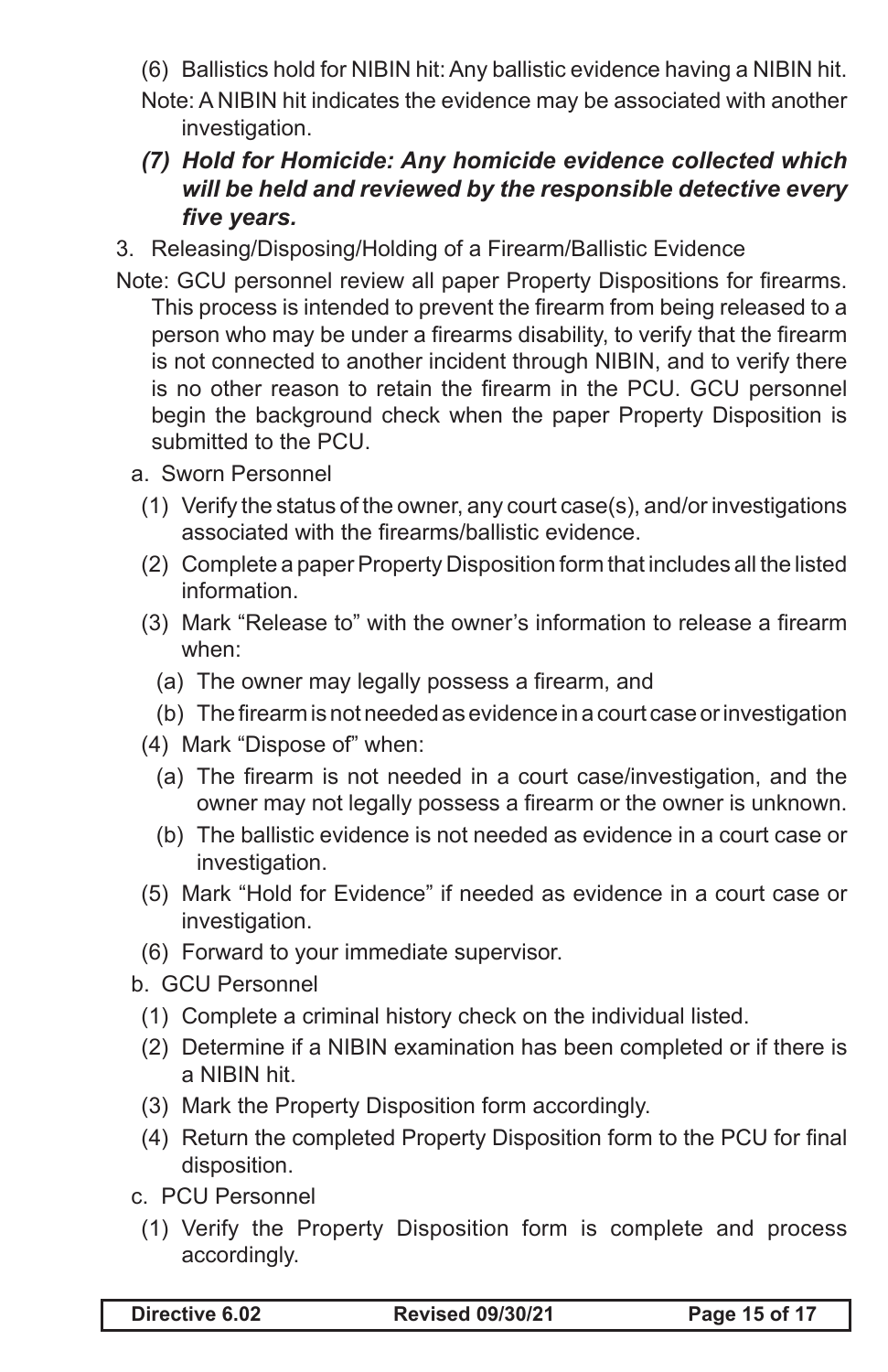- (2) Notify Crime Laboratory personnel prior to destroying firearms. Crime Laboratory personnel shall review firearms approved for destruction and identify weapons suitable for retention as references.
- (3) When a court order is presented for the release of a firearm:
	- (a) Ensure all mandatory checks are expedited and completed before releasing.
	- (b) Notify the Legal Advisor's Office if there is a conflict. The Legal Advisor's Office will review the court order.
	- (c) Only release the firearm to the person named in the court order.
- 4. Property Belonging to a Deceased Person
	- a. Division personnel shall direct any person seeking to obtain the property of a deceased person to the investigating personnel. For the release of firearms, see Section*s* II,D *and III,F,3* of this directive.
	- b. Investigating Officer
		- (1) Determine whether the property has any evidentiary value.
			- (a) For property having evidentiary value, maintain the property in the "Hold for Evidence" status.
			- (b) For property having no evidentiary value, complete a Property Disposition form and enter "Release to the estate of (name and address of the deceased)" in the "Release to:" portion of the form.
				- i) Give a copy of the form and a copy of the Division pamphlet "A Guide to Retrieving a Decedent's Property," form I-20.116, to the representative of the deceased.
				- ii) Fax the form to the PCU.
				- iii) Forward the original form to the PCU.
				- iv) Provide a copy of the form to the representative of the deceased via personal service, email, or US mail.
		- (2) Advise the representative of the deceased:
			- (a) To take a photo ID, the copy of the Property Disposition form, and a copy of the death certificate to Probate Court to obtain a Letter of Authority or a Release *f*rom Administration order.
			- (b) To present the Letter of Authority or the Release *f*rom Administration order at the PCU.
			- (c) Firearms will only be released after the completion of a criminal background check.
	- c. PCU Personnel
	- (1) Release the property when authorized by a PCU supervisor and upon receipt of one of the following:
		- (a) A court order